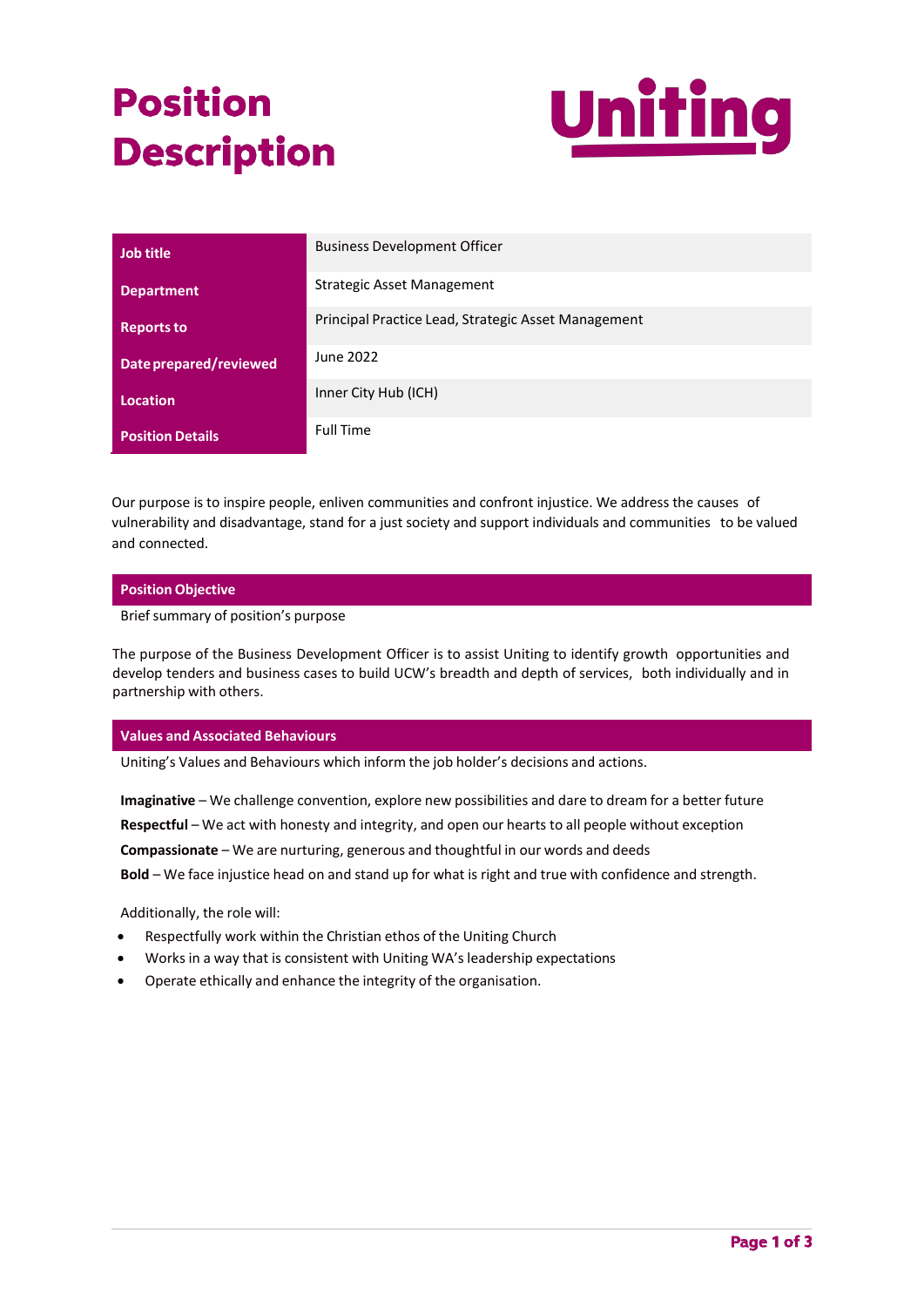#### **KeyResponsibilities**

These represent the key outputs of the job, the job's deliverables. They are not specific activities in themselves. These form the basis of the objectives and measurements set for the job holder under the Uniting Performance Management System annually.

- Identifies, assesses, and recommends external funding opportunities which are aligned to Uniting's objectives, including assessing Government tender websites
- Conducts research into new funding and business growth opportunities within the NFP sector
- Engage and coordinate internal and external stakeholders in the preparation of external funding applications
- Maintains stakeholder relationships to achieve outcomes which are aligned to Uniting's Values and Behaviours
- Reports on issues which impact the quality of a submission
- Prepares handover packs for new contracts
- Manages and is responsible for ensuring tenders meet the funding criteria and records tender information in Uniting's tender management system
- Manages the records of submitted applications in Uniting's tender management system
- Perform other responsibilities appropriate to the position as requested.

### **Standard Key Responsibilities(for all Uniting staff)**

- To operate within delegated authority and comply with legal, regulatory obligations and requirements of our internal policies and procedures
- Identify and deal (manage and monitor) with risks associated with Uniting
- Compliance with the values and associated behaviours of Uniting
- Compliance with the policies and procedures of Uniting including statutory policies
- Completion of any training and associated assessments identified as a requirement of the position.

### **Competencies**

The knowledge and soft skill requirements necessary for this position.

- Advanced skills in written and verbal communication
- Exceptional skills in stakeholder management and building partnerships
- Demonstrated project/program research and development skills and abilitiesthat are readily translated into outcome focused services and activities
- Exceptional relationship building and management (internally & externally)

### **Qualifications**

Education, experience and technical skills required for this position.

- Strong background in community services, not for profit or government is desirable.
- Experience in analysing market opportunities and developing business cases for potential new products and services
- Relevant tertiary qualifications or commensurate experience and professional development
- National Police Clearance